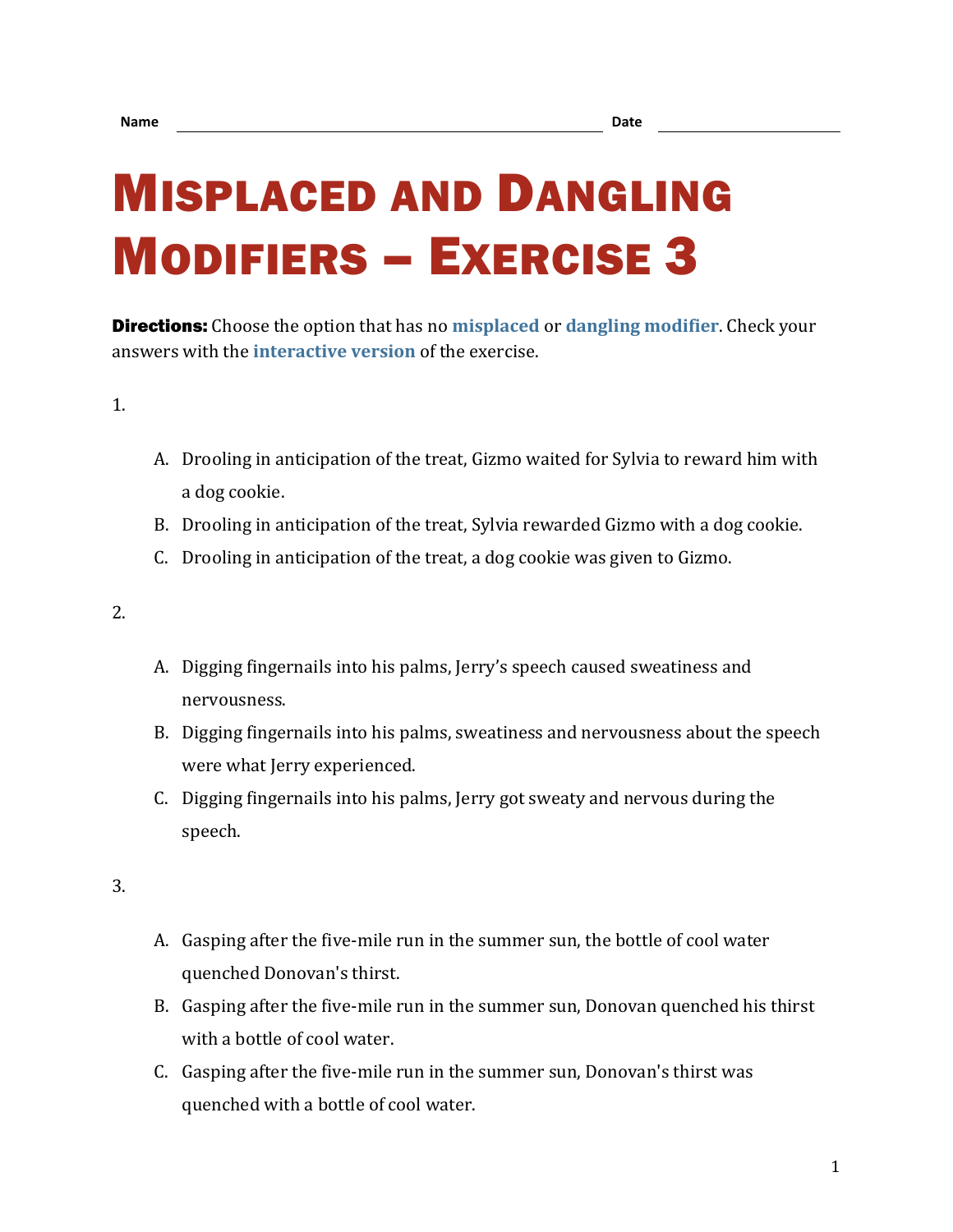- A. Seated around the dining room table, the Thanksgiving turkey made everyone's mouth water.
- B. Seated around the dining room table, everyone salivated at the sight of the Thanksgiving turkey.
- C. Seated around the dining room table, the sight of the Thanksgiving turkey made everyone salivate.
- 5.
- A. Sipping slowly at the diner counter, the hot soup was enjoyed by Timothy.
- B. Sipping slowly, the diner counter was where Timothy enjoyed the hot soup.
- C. Sipping slowly, Timothy enjoyed the hot soup at the diner counter.

- A. Tucked into a secret purse pocket, Larissa used her last five-dollar bill to buy a slice of pepperoni pizza and large iced tea.
- B. To buy a slice of pepperoni pizza and large iced tea, Larissa used her last fivedollar bill, which was tucked into a secret purse pocket.
- C. Tucked into a secret purse pocket, a slice of pepperoni pizza and large iced tea were purchased with Larissa's last five-dollar bill.

- A. Eric broke the lamp while he was bouncing on the bed.
- B. Bouncing on the bed, the lamp was broken by Eric.
- C. Breaking the lamp, Eric's bed should not have been bounced on.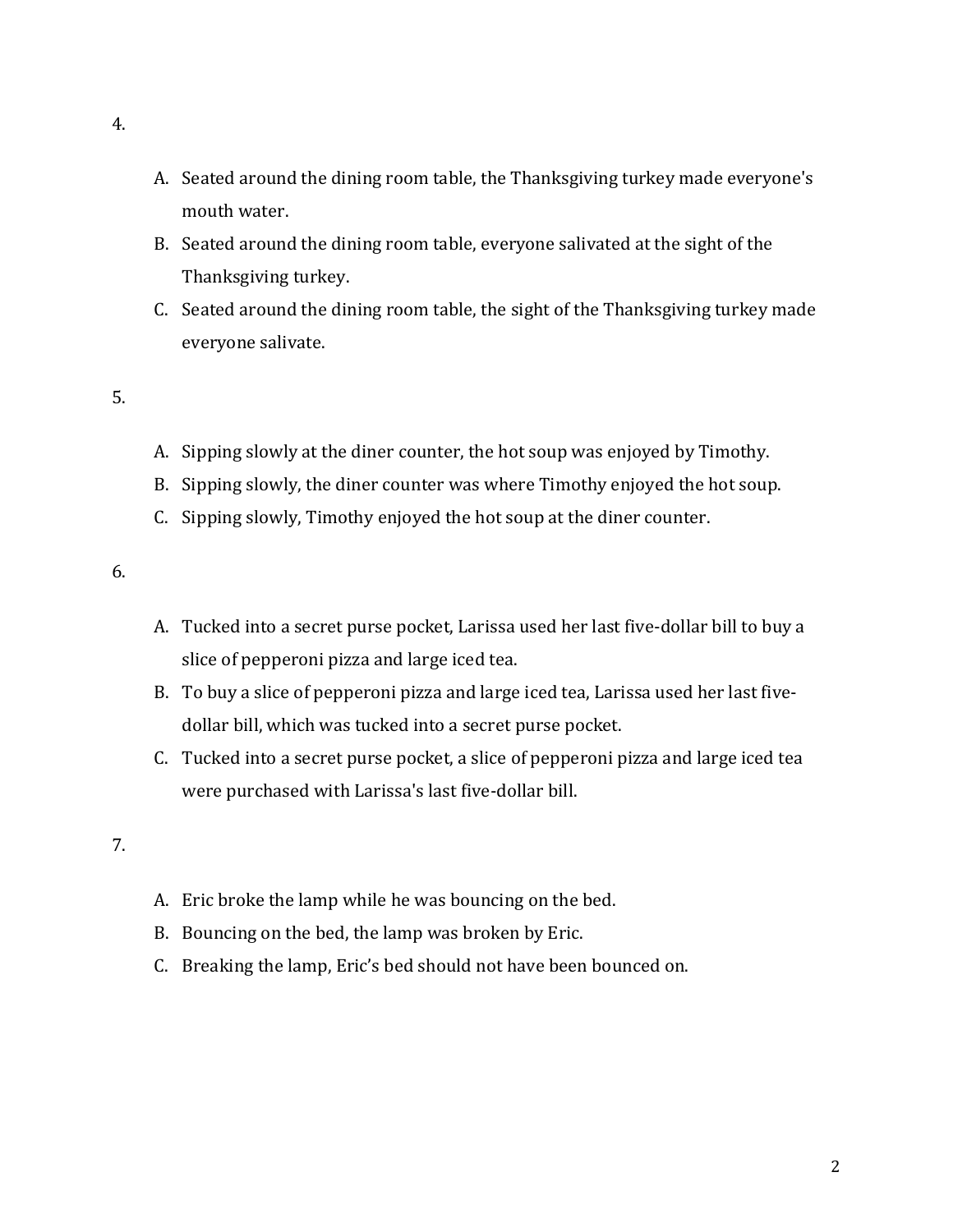- A. The plumber fixed the kitchen faucet, which leaked in a wasteful manner.
- B. Leaking in a wasteful manner, we called a plumber to fix the kitchen faucet.
- C. Leaking wastefully, the plumber arrived to fix the kitchen faucet.
- 9.
- A. Whining in a pitiful manner, Rodney waited for a commercial break to let the dog in from the rain.
- B. During a commercial break, Rodney let the dog in from the rain, which was whining in a pitiful manner.
- C. During a commercial break, Rodney let in the dog, who had been whining pitifully out in the rain.

- A. Abdullah gasped as the badly wrapped burrito squirted its contents onto his shirt, which was spicy hot and full of lettuce.
- B. The badly wrapped burrito squirted its contents onto Abdullah's shirt, which was spicy hot and full of lettuce.
- C. The badly wrapped burrito, which was spicy hot and full of lettuce, squirted its contents onto Abdullah's shirt.

- A. Sneezing and coughing, Emily sprayed the computer keyboard with germs.
- B. Sneezing and coughing, the computer keyboard was sprayed with germs from Emily.
- C. Sneezing and coughing, Emily's germs sprayed the computer keyboard.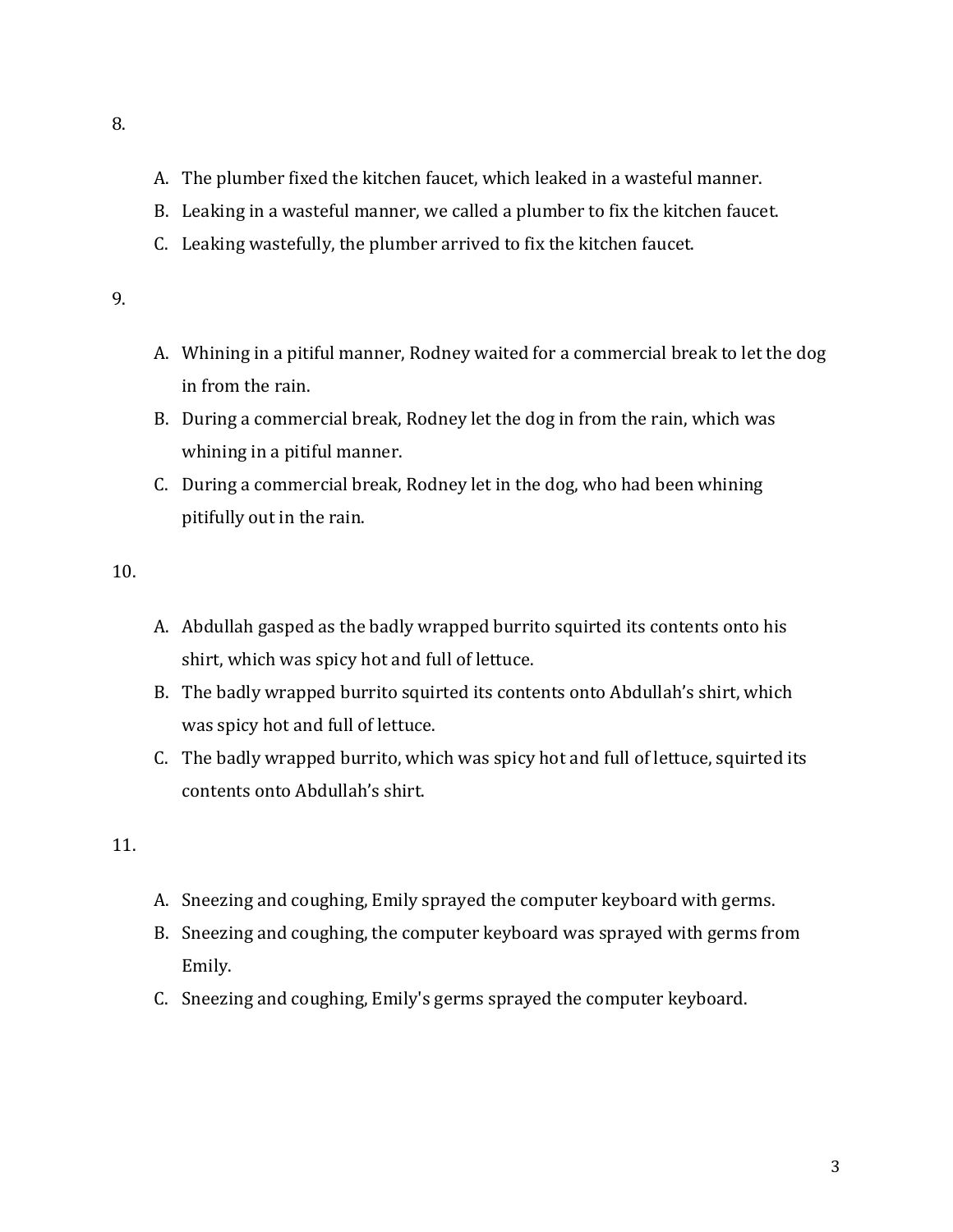- A. When Kareem walked into the tree, he ripped his shirt and banged his forehead, which was old and holey.
- B. When Kareem walked into the tree, he ripped his old, holey shirt and banged his forehead.
- C. Walking into a tree, Kareem's old, holey shirt was ripped, and his forehead got banged.

- A. Peeling the banana, this snack satisfied Jackie's hunger.
- B. Peeling the banana, Jackie's hunger was satisfied with this snack.
- C. Peeling the banana, Jackie satisfied her hunger with this snack.

14.

- A. Joshua used his strong hands to massage Kara's shoulders, which were tight with stress.
- B. Joshua used his strong hands, which were tight with stress, to massage Kara's shoulders.
- C. Tight with stress, Joshua used his strong hands to massage Kara's shoulders.

- A. Dotted with clouds, Grandma Ruth watched the birthday balloons escape her fingers and float into the sky.
- B. Floating into the sky dotted with clouds, Grandma Ruth watched the birthday balloons escape her fingers.
- C. Grandma Ruth watched the birthday balloons escape her fingers and float into a sky dotted with clouds.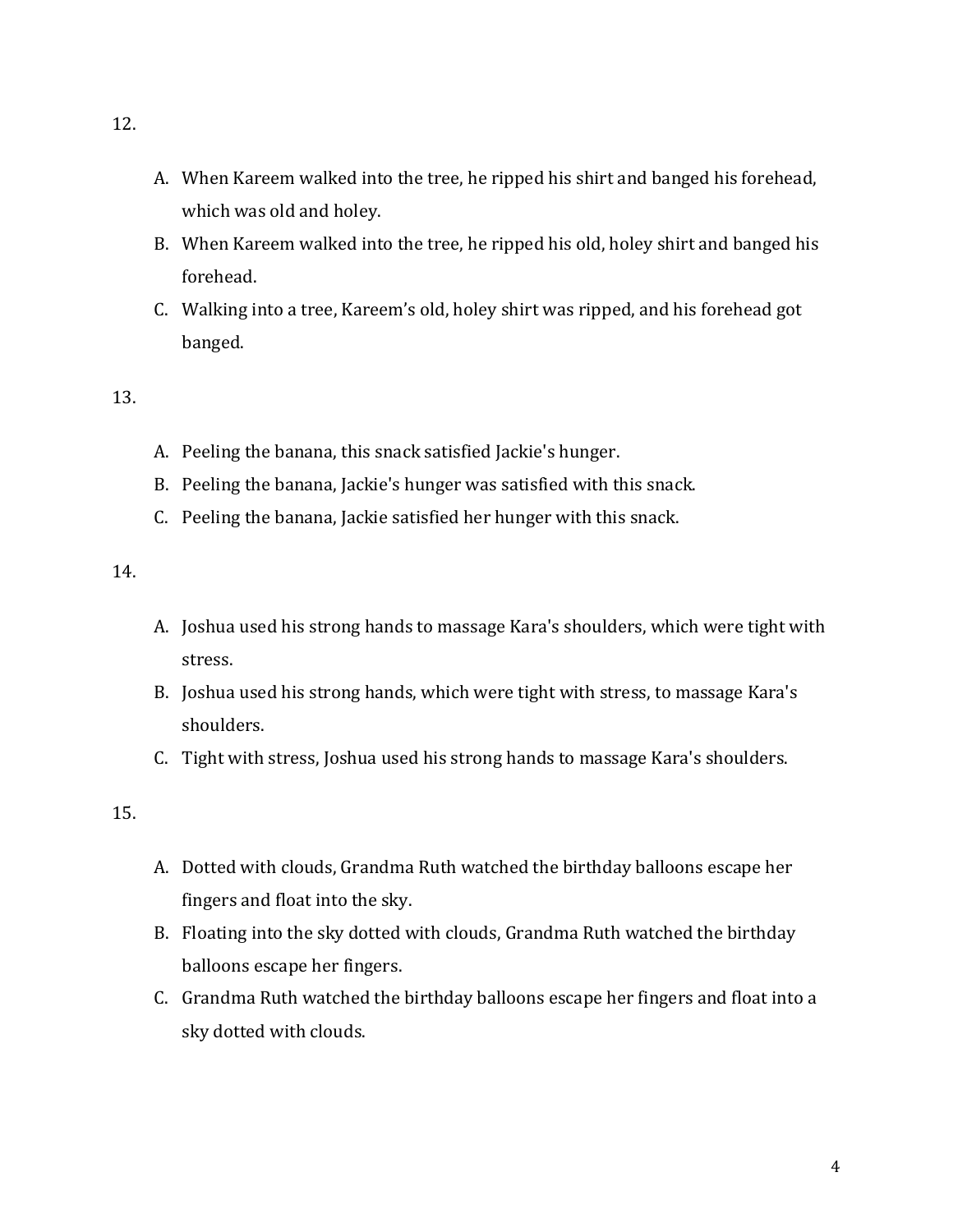- A. A dangerous stunt, Franklin flew over the steep staircase, his skateboard landing with a loud clack-clack on the concrete below.
- B. On a skateboard, Franklin flew over the steep staircase and landed with a loud clack-clack on the concrete below. His dangerous stunt amazed the onlookers.
- C. Landing with a loud clack-clack on the concrete below, the staircase was jumped by Franklin on a skateboard, which was a dangerous stunt.

- A. Swinging at the tennis ball, contact with the racket sent a stab of pain through Paul's elbow.
- B. Swinging at the tennis ball, Paul felt a stab of pain in his elbow as the racket made contact.
- C. Swinging at the tennis ball, pain shot through Paul's elbow as the racket made contact.

18.

- A. Madeline admired her nails, which were painted pink with gold sparkles.
- B. Painted pink with gold sparkles, Madeline admired her nails.
- C. The nails were admired by Madeline painted pink with gold sparkles.

- A. Poking his head through the unzipped top, Freddy the Chihuahua rode inside Jodi's book bag.
- B. Poking his head through the unzipped top, Jodi's book bag was Freddy the Chihuahua's taxi.
- C. Poking his head through the unzipped top, store after store was visited by Freddy the Chihuahua as he rode in Jodi's book bag.